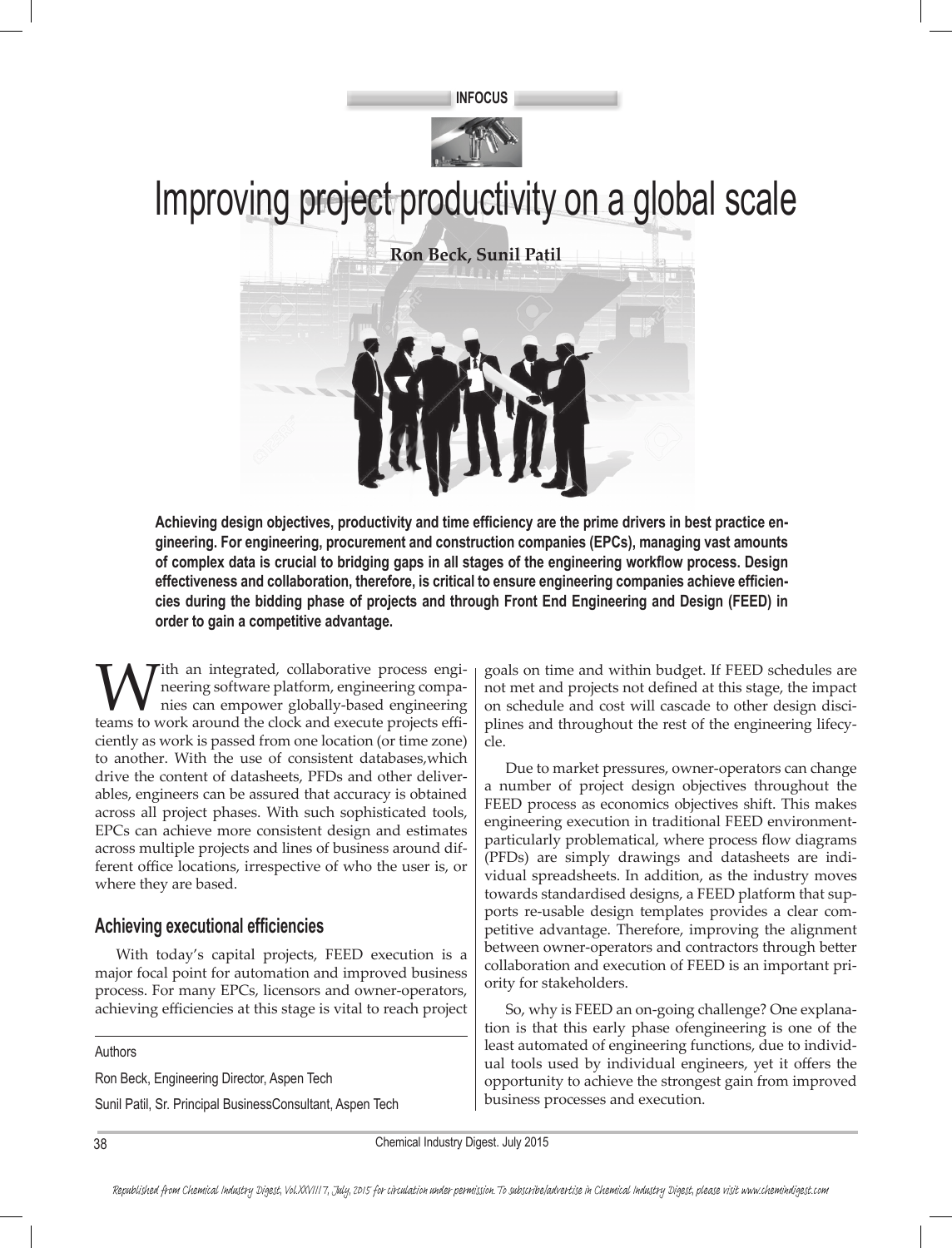### **Streamlining basic engineering**

A standardised design is a generic starting point and it must be scaled and modified in several different directions. The most obvious is size and throughput, based upon the target yield and economics of the proposed project, as contrasted to the baseline reference project. A second consideration is project location, which has a significant impact on civil and structural engineering and also on elements such as heat exchanger selection, insulation and others. A third factor is feedstock. A standard design will vary based upon the specific feedstocks. All of these factors can easily be handled in aspenONE Engineering where Aspen Basic Engineering (ABE) software platform captures the standardised design template and the process simulation is integrated with the economic software. This enables a proposal team to consider alternative sizes, locations, feedstocks and design both in terms of process parameters and specifications. In addition, capital and operating costs, project deliverables, datasheets, equipment lists and PFDs can be quickly generated.

Datasheets are a key focus point during FEED and are fundamentally multi-disciplinary documents, as well as key engineering communications tools. On a large project, thousands of datasheets and multiple data points are involved. Even on a small project, the datasheet and data quality challenges can be significant. ABE is a vital organisational tool for streamlining the process of both creating datasheets, as well as managing the versions and change process for datasheets in a project context. Conventional work procedures involve multiple disciplines working on a document in a sequence and data handling during a change involves either risk of errors(i.e. data consistency) or increased man-hours spent on engineering recycling activities (i.e. reduced productivity).

ABE also has the ability to bring in, manage and

compare different cases from AspenTech's process modelling tools (i.e. Aspen HYSYS and Aspen Plus) and provide scope definition to estimating teams. Data is entered into ABE once and then maintained in a single, up-to-date central repository shared by team members in all locations. ABE manages data for multiple process cases and allows for different controlling cases to be selected or assembled for each equipment item. ABE includes out-of-the-box support for PFDs, MSDs and DPTDs, together with a library of over 190 templates for industry standard and best-inclass datasheets and equipment

**Aspen Basic Engineering (ABE) software platform captures the standardised design template and the process simulation is integrated with the economic software. This enables a proposal team to consider alternative sizes, locations, feedstocks and design both in terms of process parameters and specifications. In addition, capital and operating costs, project deliverables, datasheets, equipment lists and PFDs can be quickly generated.**

lists. Many process engineering groups have their own extensive libraries of PFDs, datasheets and lists based on prior designs/projects. The default templates available in the ABE database can be rapidly configured to a user defined format, which sets a standard applicable for the all users working on a particular project in one organisation at multiple locations.In traditional workflow, designs of prior projects may not be mobilised in a way that can be effectively re-used.

The Aspen HYSYS and Aspen Plus process simulation systems can store completed designs as templates. A crucial accompaniment to this feature is the cost model to rapidly assemble a new design with associated costs. Aspen Capital Cost Estimator (ACCE) can both capture these historical costs and be easily adjusted based upon a new location, feedstock, workforce or project size and scope. Providing a structured framework for all of this is the ABE FEED platform, which provides a powerful database to store designs for re-use. ABE captures the PFDs, equipment lists and datasheets associated with the process model and cost estimate. ABE also supports the transmittal of basic design data to detailed design, providing an interface with external software platforms like Intergraph, AVEVA, AutoCAD and other systems.

Improving the basic engineering function with ABE delivers enormous engineering benefits:

- Significantly reduces elapsed time by up to 50% for the front-end design (FEL or FEED) process
- Improves engineering efficiency by up to 30% and reduces probability of design inconsistencies by eliminating data transcription between engineering tools and disciplines
- Takes advantage of an enterprise's global engineering resources by providing a platform to seamlessly enable worldwide access to engineering tools while

working from a single database across multiple locations and disciplines

• Reuses best-practice design modules, saving re-design time for commonly used systems and units

• Implements enterprise-wide and global design standardisation of procedures and methods

• Leverages global purchasing power

A number of companies have achieved competitive advantage in the areas of collaborative FEED using AspenTech's engineering solutions. A leading Clean Fuels company captured several of their proprietary technologies in ABE and measured significant business benefits, includ-